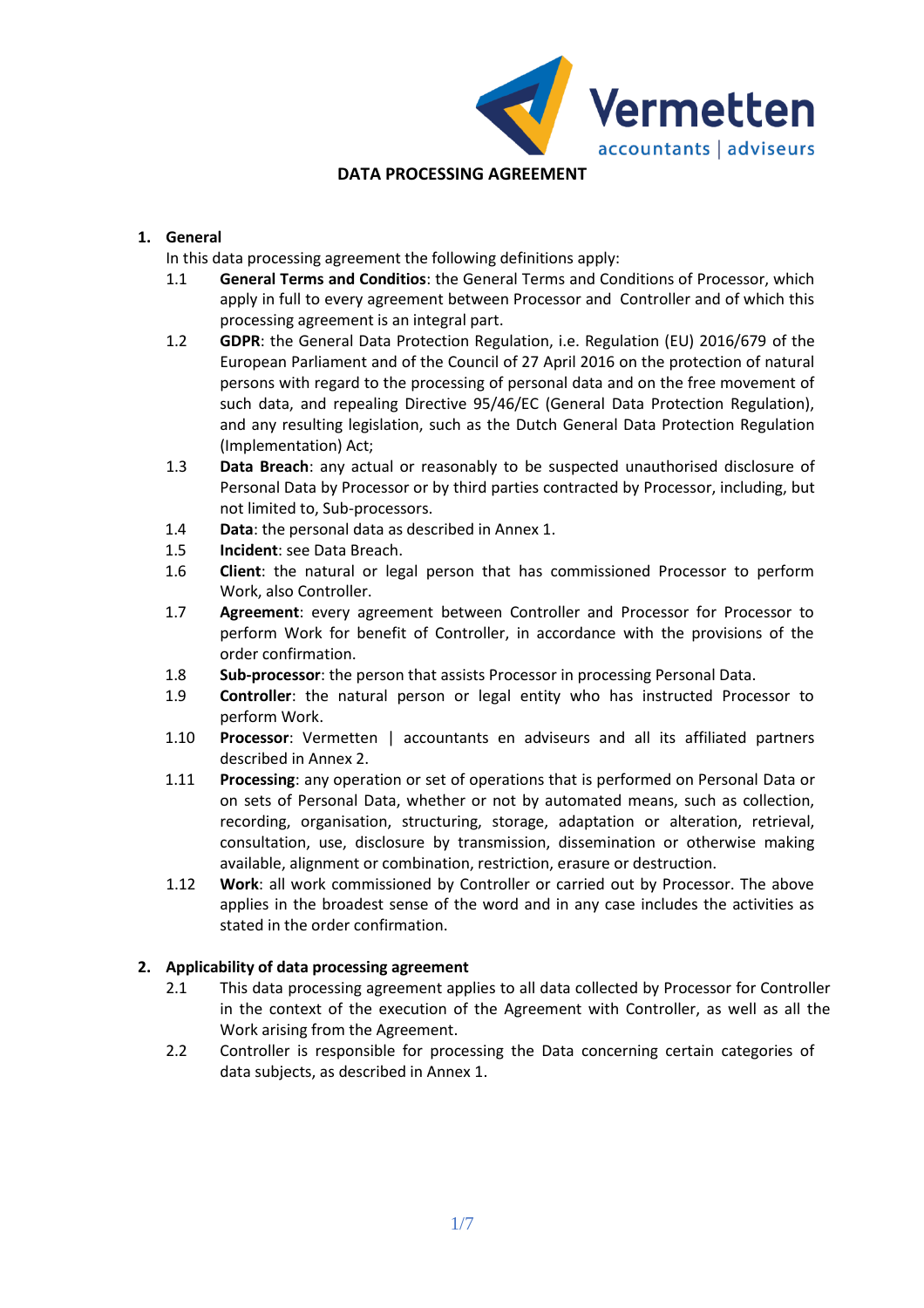

- 2.3 In the execution of the Agreement, Processor processes certain personal data for Controller.
- 2.4 This is a data processing agreement within the meaning of article 28 paragraph 3 General Data Protection Regulation (GDPR), in which the rights and obligations of Controller and Processor with regard to the processing of the personal data are regulated in writing, including with regard to security. This data processing agreement binds Processor with respect to Controller.
- 2.5 2.5 This data processing agreement, like the General Terms and Conditions of Processor, is part of the Agreement and all future agreements between the parties.

### **3. Scope data processing agreement**

- 3.1 By giving the instruction to perform Work, Controller has instructed Processor to process the Data on behalf of Controller.
- 3.2 Processor processes the Data exclusively in accordance with this data processing agreement. Processor confirms not to process the Data for other purposes.
- 3.3 Processor will never have control over the Data.
- 3.4 Controller may give additional reasonable written instructions to Processor due to modifications or changes to the applicable regulations regarding the protection of personal data.

### **4. Confidentiality**

- 4.1 Processor and the persons employed by Processor or carrying out work for him, insofar as these persons have access to personal data, process the Data only on instruction of Controller, subject to deviating legal obligations.
- 4.2 Processor and the persons employed by Processor or carrying out work for him, insofar as these persons have access to personal data, are obliged to maintain confidentiality of the personal data of which they take notice, except insofar as any statutory regulation obliges them to disclose or a task results in the need for disclosure.

#### **5. No further sharing**

5.1 Processor will not share Data with or provide it to third parties, unless Processor has obtained prior written consent or instruction from Controller or is obliged to do so by mandatory law. If Processor is obliged to share Data with or to provide it to third parties pursuant to mandatory law, Processor will inform Controller in writing, unless this is not permitted.

#### **6. Security measures**

- 6.1 Taking into account the state of the art, the implementation costs, as well as the nature, the size, the context and the processing objectives and the various risks to the rights and freedoms of persons in terms of probability and seriousness, Processor will take appropriate technical and organizational measures to ensure a level of security tailored to the risk.
- 6.2 Processor shall also take measures that serve to prevent unnecessary collection and further processing of personal data.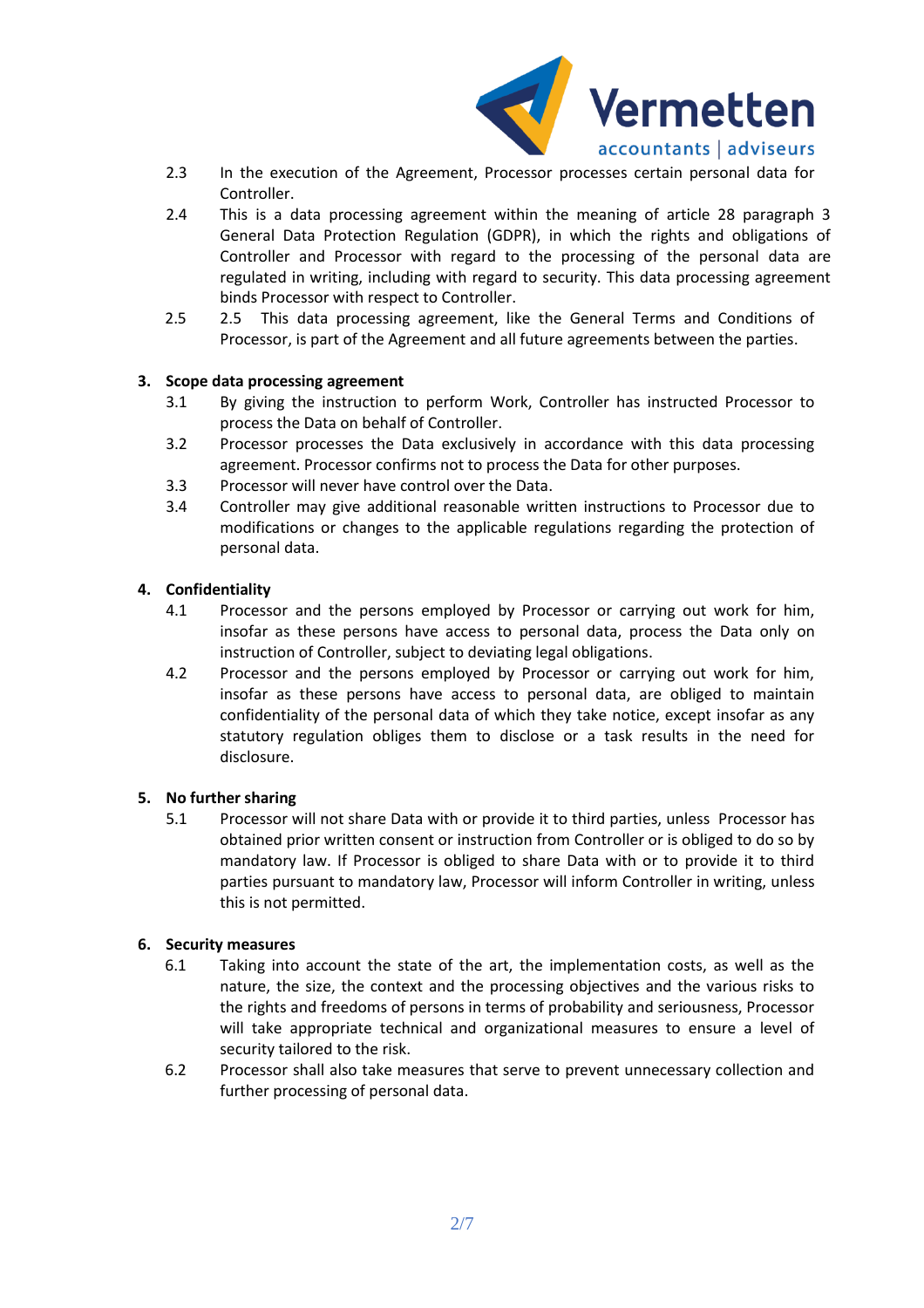

## **7. Supervision of compliance**

- 7.1 Processor shall, at request and expense of Controller, provide Controller with information about the processing of the Data by Processor or its sub-processors. Processor will provide the requested information as quickly as possible, but no later than five working days.
- 7.2 Controller has, at its own expense, the right to have an independent third party, jointly designated by Controller and Processor, carry out an inspection once per year to verify whether Processor fulfils the obligations under the GDPR and this data processing agreement. Processor will provide all reasonably necessary cooperation. Processor has the right to charge the costs associated with the inspection to Controller.
- 7.3 In the context of its obligation under paragraph 1 of this article, Processor will provide Controller or a third party engaged by Controller:
	- 7.3.1 all relevant information and documents;
	- 7.3.2 access to all relevant buildings, information systems and Data.
- 7.4 Controller and Processor will consult each other as soon as possible after the report has been completed in order to address the possible risks and shortcomings. At the expense of Controller, Processor will take measures to bring the identified risks and shortcomings to an acceptable level for Controller, unless the parties have agreed otherwise in writing.

#### **8. Data Breach**

- 8.1 Processor will notify Controller of any effective or potential Incident or Data Breach within 24 hours of having become aware of it by contacting Controller using known contact details and providing information about: the nature of the Incident or Data Breach, the Personal Data concerned, the likely consequences of the Incident or Data Breach for the Personal Data and the measures taken or proposed to be taken by Processor to address the Data Breach.
- 8.2 Processor will assist Controller in notifying the parties involved and / or authorities.

#### **9. Sub-processors**

- 9.1 Controller grants Processor prior general permission to subcontract its obligations to third parties. Processor will inform Controller of the intention to engage the subprocessor. Processor grants Controller a period of 7 working days to object on reasonable grounds to the engagement of the sub-processor. Processor will not engage the sub-processor until the 7-day period has expired without Controller having objected, or if Controller has indicated that he / she does not object to the sub-processor being engaged.
- 9.2 Processor shall ensure that the sub-processor is subject to this data processing agreement or to a sub-data processing agreement containing the same obligations as this data processing agreement.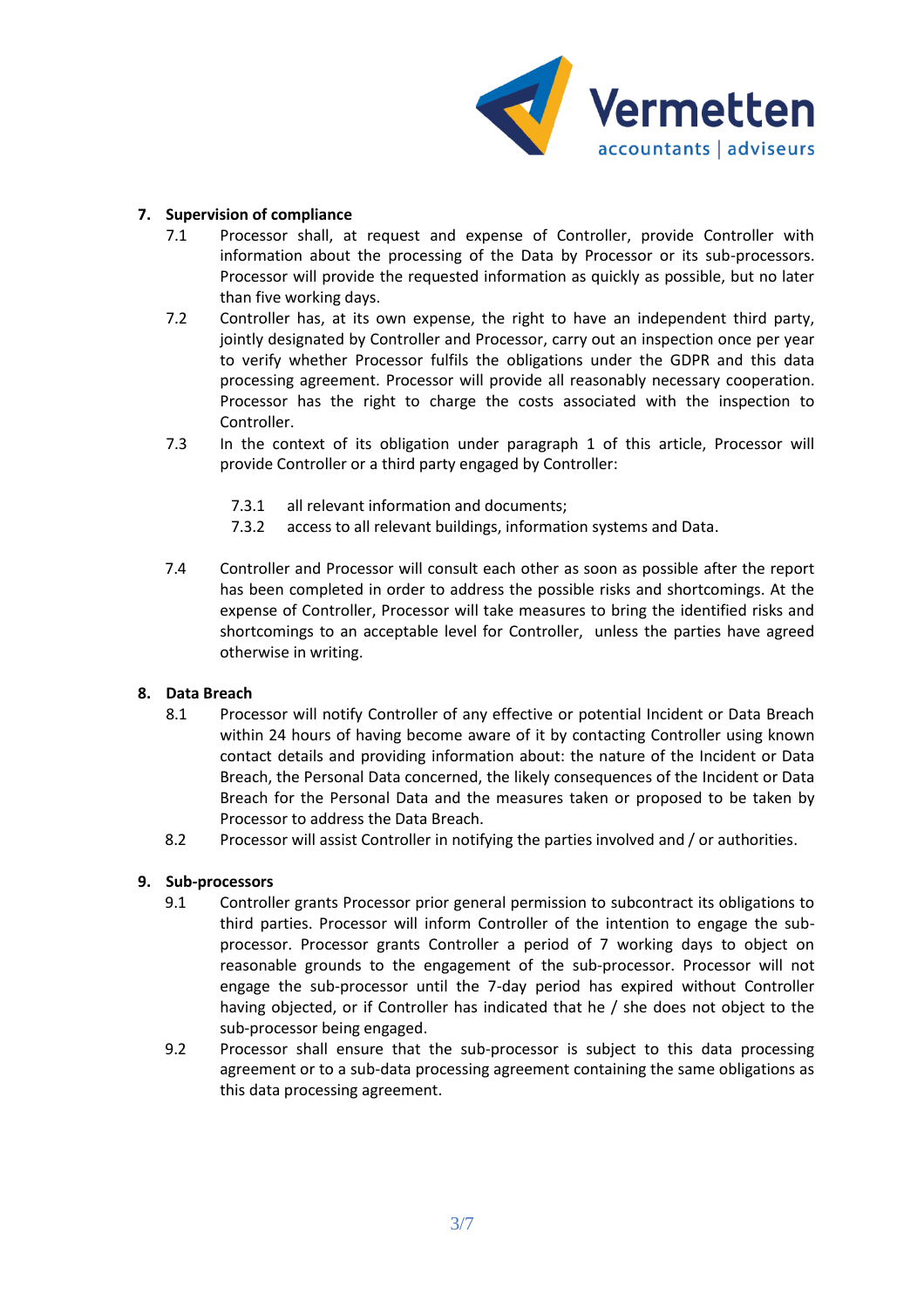

### **10. Participation duties and rights of data subjects**

- 10.1 Processor will co-operate with Controller on request of Controller in the event of a complaint, question or request from a data subject, or investigations or inspections by the Dutch Authority for Personal Data (Autoriteit Persoonsgegevens).
- 10.2 Processor will assist Controller at its request and expense in performing a data protection impact assessment.
- 10.3 If Processor receives a direct request from a data subject for access to, correction or deletion of his or her Data, Processor will inform Controller of the receipt of the request. Without undue delay, Processor will carry out all written instructions issued by Controller to Processor as a result of such a request from the data subject. Processor shall take the necessary technical and organizational measures necessary to comply with such instructions from Controller.
- 10.4 If instructions from Controller to Processor conflict with any legal provisions regarding data protection, Processor will report this to Controller if Processor is aware of the conflict.

#### **11. Duration and termination**

- 11.1 This data processing agreement is valid as long as Processor has the instruction of Controller to process Data on the basis of the Agreement between Controller and Processor. As long as Work is performed for Controller, this data processing agreement applies.
- 11.2 If, after termination of the Agreement, Processor is obliged on the basis of a statutory obligation to retain data, data processing and / or documents, computer disks or other data carriers on which or in which Data is stored, Processor shall ensure the destruction of this data or these documents, computer disks or other data carriers within 4 weeks after the termination of the statutory retention.
- 11.3 Upon termination of the Agreement between Controller and Processor, Controller may, at its own expense and within two months after termination of the Agreement, request Processor to return all Data that is stored with Processor. In the event Controller requests return of the Data, Processor will provide the Data in the form as present at Processor. If the Data is stored in a computer system or in another form due to which the Data cannot reasonably be provided to Controller, Processor will provide Controller with an accessible, readable copy of the Data. After the expiry of this period, Processor will proceed to the final destruction of the Data, unless Processor is obliged to store Data on the basis of a statutory obligation.
- 11.4 Without prejudice to the other provisions of article 11, Processor will not keep or use any Data after termination of the Agreement.
- 11.5 The method of destruction is determined in consultation with Controller. After cancellation, Processor will provide written confirmation to Controller.

#### **12. Liability**

- 12.1 The parties will indemnify and hold each other harmless against any claims, actions and demands brought by third parties for losses, damage, fines and/or costs incurred by the other party that are a direct or indirect result or consequence of a breach of this data processing agreement by the other party.
- 12.2 Processor will not be liable for any damage caused by the Processing unless the Processing did not meet the specific obligations of the GDPR specifically directed to Processors, it has acted outside or contrary to lawful instructions of Controller or has breached the provisions of the data processing agreement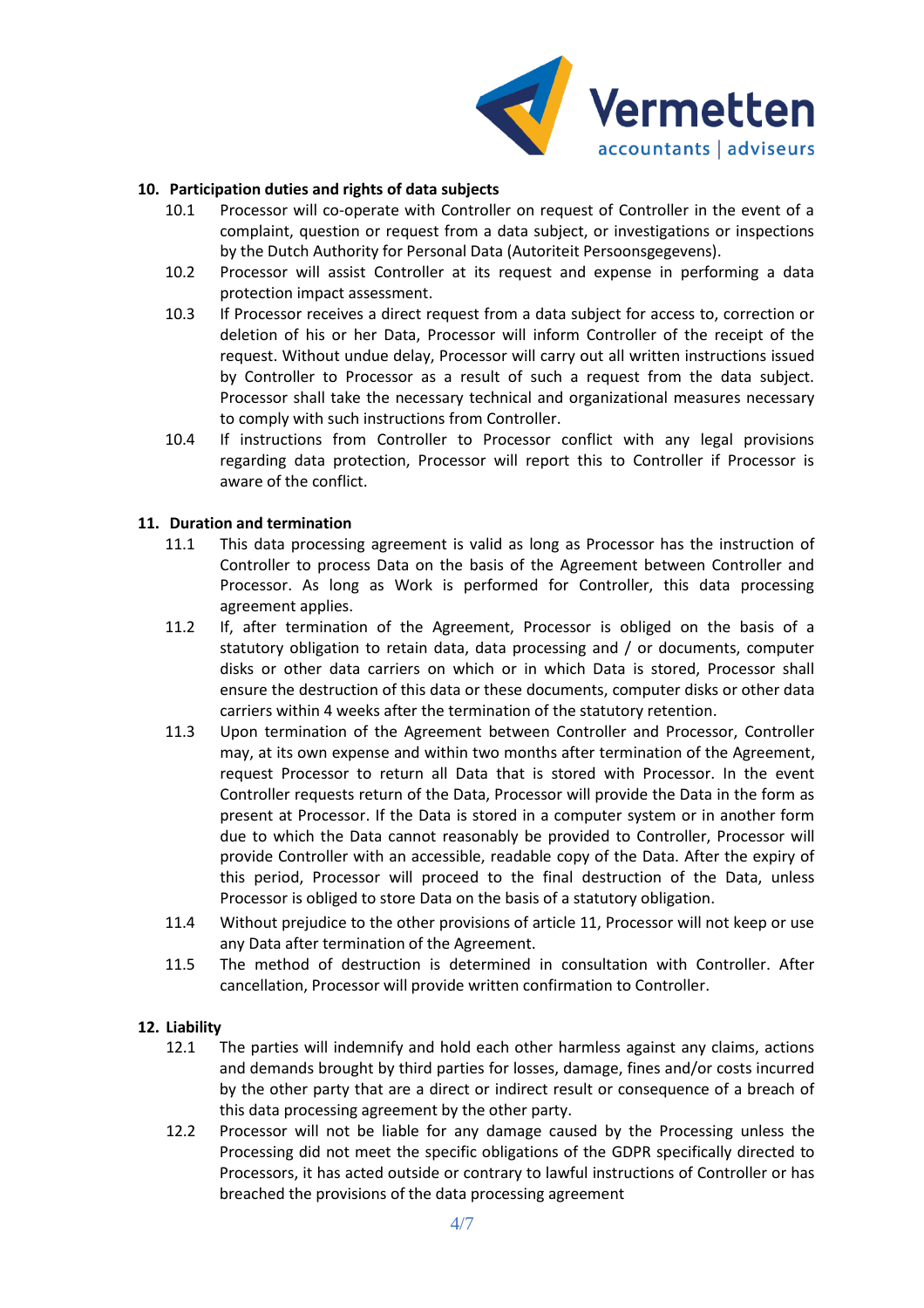

#### **13. Invalidity**

13.1 If one or more provisions of this data processing agreement are null and void or are otherwise invalidated, the other conditions remain in full force. If any provision of this data processing agreement is not legally valid, parties will negotiate the content of a new provision, which provision will approach the content of the original provision as closely as possible.

#### **14. General Terms & Conditions**

- 14.1 This data processing agreement is governed by Processor's most recent General Terms & Conditions. Controller confirms that it has received a copy of Processor's current General Terms & Conditions and that it is familiar with them. Controller's General Terms & Conditions are explicitly ruled out.
- 14.2 In the event of any overlaps and/or conflict between provisions of this data processing agreement and provisions of Processor's General Terms & Conditions, the provisions of this data processing agreement will prevail.

### **15. Applicable law and choice of forum**

- 15.1 Dutch law applies to this data processing agreement.
- 15.2 All disputes in connection with the data processing agreement or its execution shall be submitted to the competent court at the district court Zeeland-West-Brabant, location Breda.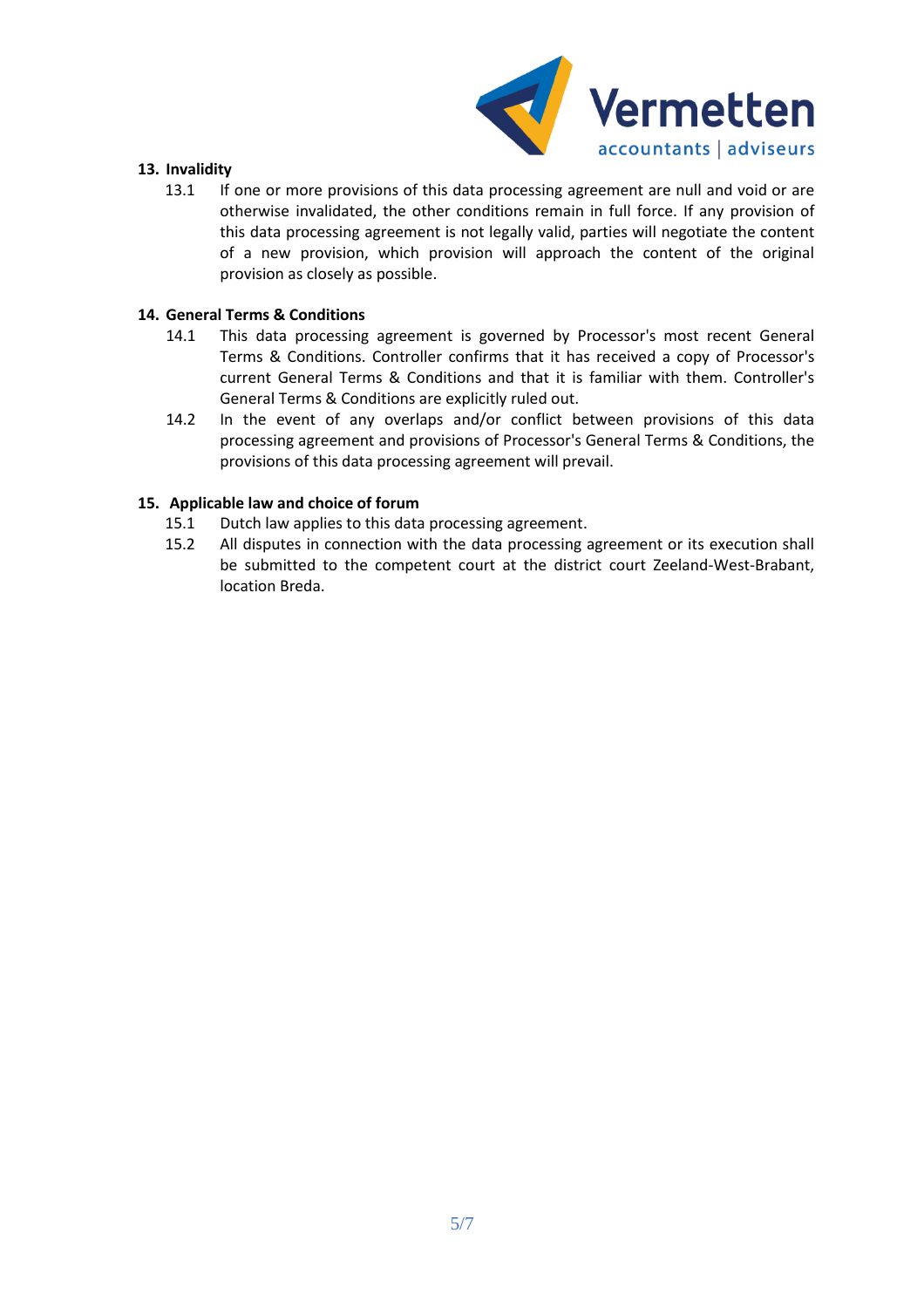

# **ANNEX 1 DATA, PURPOSES AND CATEGORIES OF DATA SUBJECTS**

## **DATA**

Controller will have Processor process the following Data within the framework of the assignment, including but not limited to personnel administration, payroll, financial reporting:

- (1) Name (initials, name, surname)
- (2) Telephone number
- (3) E-mail address
- (4) Date of birth
- (5) Domicile
- (6) Data of identification document (related to the Anti-Money Laundering and Anti-Terrorist Financing Act (Wwft))
- (7) Financial data, both business and private
- (8) NAW-gegevens en BSN, kentekens van auto's van personeelsleden van Verantwoordelijke. Name and address details, citizen service number (BSN) and license plates of cars of the personnel of Controller
- (9) Trade Registry number
- (10) Bank account numbers
- (11) VAT and payroll tax ID numbers

#### **PURPOSES**

The activities for which the above-mentioned Data may be processed, only if necessary, are in any case:

- (1) the work, to be regarded as the primary service, in the context of which Controller has issued an order to Processor;
- (2) the maintenance, including updates and releases of the system made available by Processor or sub-processor to Controller;
- (3) data and technical management, also by a sub-processor;
- (4) the hosting, also by a sub-processor.

#### **CATEGORIEËN VAN BETROKKENEN**

The Data processed for the following categories of data subjects:

- (1) controller's employees;
- (2) customers and suppliers;
- (3) managing directors, shareholders, supervisory directors, management, partners in the firm;
- (4) persons, client name, their spouses or civil partners and children.